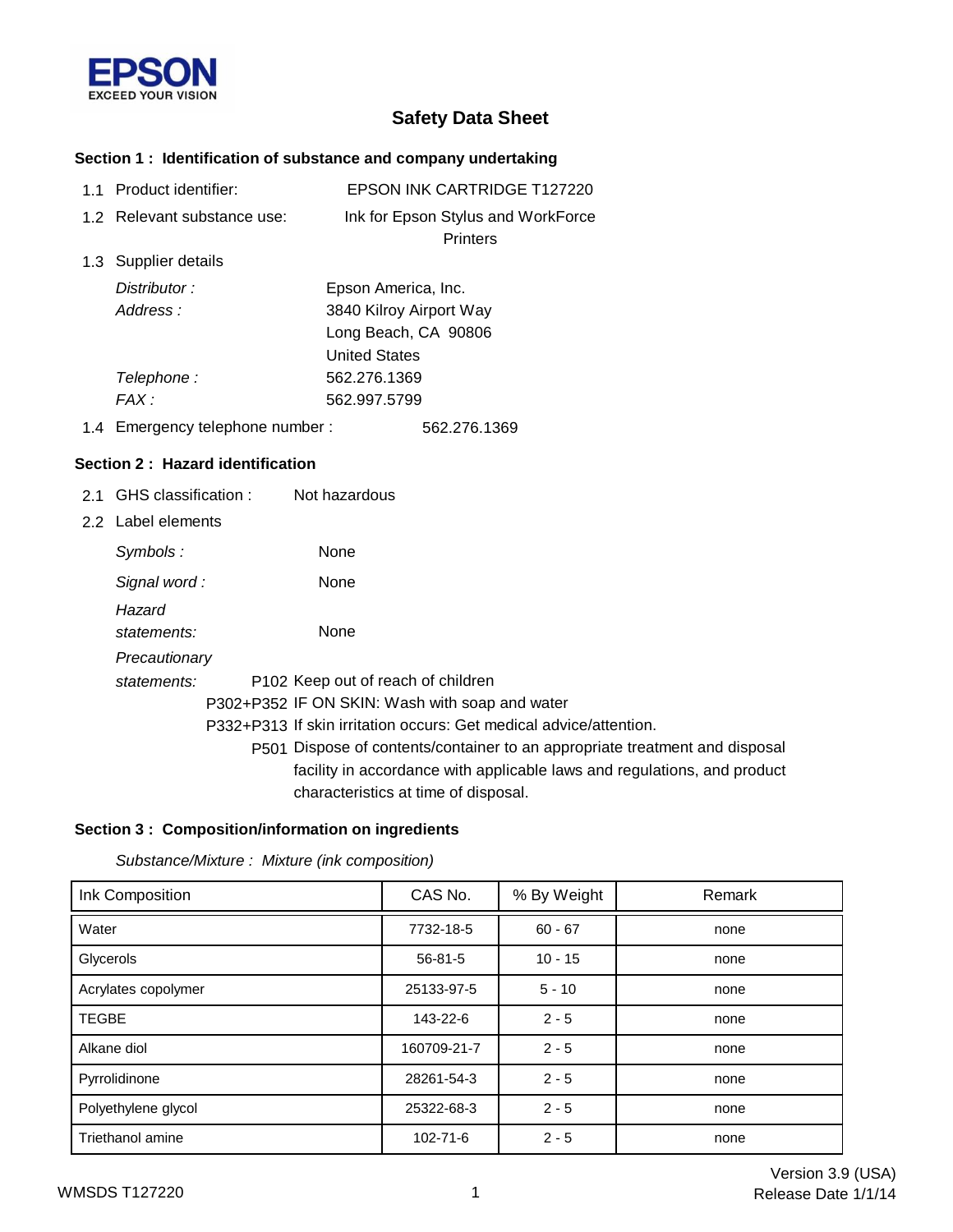

#### **Section 4 : First aid measures**

4.1 Description of measures

| Eyes:                                       | Immediately flush with room temperature, low pressure, clean water.<br>Seek medical attention if irritation continues.                                                            |
|---------------------------------------------|-----------------------------------------------------------------------------------------------------------------------------------------------------------------------------------|
| Skin:                                       | IF ON SKIN: Wash with soap and water. Take off contaminated<br>If skin irritation occurs, get medical advice/attention.                                                           |
| Inhalation:                                 | Remove subject to ventilated fresh air. If not breathing, give artificial<br>respiration right away. If breathing is difficult, give oxygen. Seek immediate<br>medical attention. |
| Ingestion:                                  | Seek medical advice, and attention if stomach continues to be upset.                                                                                                              |
| 4.2 Most important<br>symptoms and effects, | Ink contact with skin may cause irritation, swelling, or redness.                                                                                                                 |

both acute and delayed:

4.3 Indication of any immediate medical attention and special treatment needed : Not necessary

#### **Section 5 : Fire-fighting measures**

| 5.1 Extinguishing media               |                                                                       |
|---------------------------------------|-----------------------------------------------------------------------|
| Suitable media :                      | Water spray, dry chemical, carbon dioxide, or alcohol resistant foam. |
| Unsuitable media :                    | None                                                                  |
| 5.2 Special hazards from<br>mixture : | None                                                                  |
| 5.3 Firefighters :                    | Use PPE, avoid a leeward position.                                    |

#### **Section 6 : Accidental release measures**

6.1 Personal precautions, protective equipment, and emergency procedures

*Non-emergency* Eye and skin protection required during clean-up. Use proper ventilation. *personnel :*

*Emergency responders:* None

- 6.2 Environmental precautions : Do not release to sewer, surface, or ground water.
- 6.3 Methods and material for containment and clean-up
	- *Spill containment :* Use sponges to wipe-up ink.

Wash hands with soap and water. Spill clean-up : Rinse area with damp cloth. Place waste in closed container for disposal.

- *Other information :* Do not dispose of waste to sewer.
- 6.4 Reference to other sections : Please refer to Section 13 for disposal.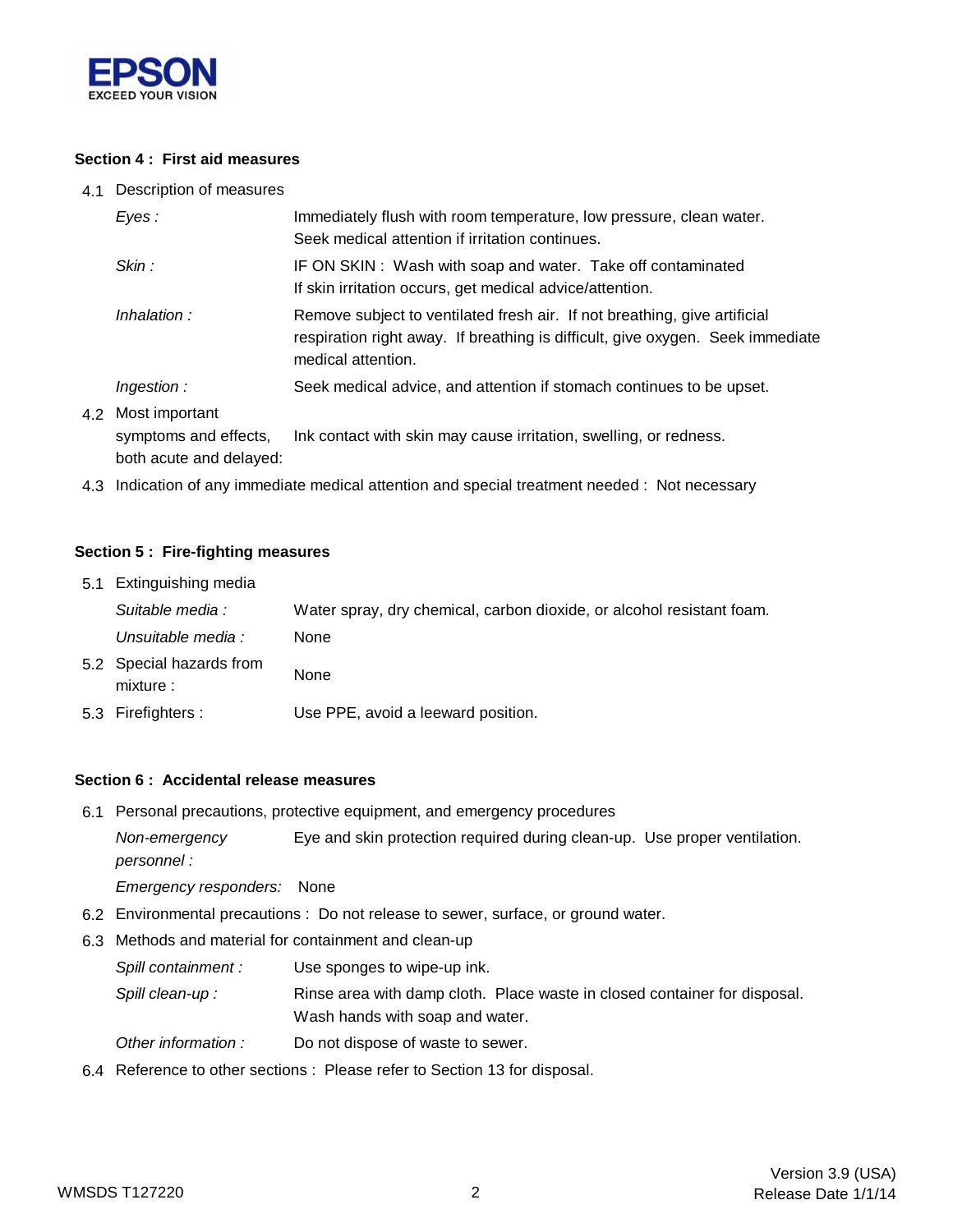

### **Section 7 : Handling and storage**

7.1 Precautions for safe handling

| Recommendations:       | Keep out of reach of children and do not drink ink.<br>Do not dismantle cartridge.                                                                                                                                                          |
|------------------------|---------------------------------------------------------------------------------------------------------------------------------------------------------------------------------------------------------------------------------------------|
| Occupation hygiene:    | Avoid contact with skin, eyes, and clothing.<br>In the case of skin contact, wash with soap and water.                                                                                                                                      |
| 7.2 Safe storage :     | Do not store cartridges in high or freezing temperatures.<br>Keep cartridges out of direct sunlight.<br>Do not store cartridges with oxidizing agents or explosives.<br>Make sure cartridges are dry before insertion into printer housing. |
| 7.3 Specific end uses: | Not specified                                                                                                                                                                                                                               |

### **Section 8 : Exposure controls / personnel protection**

| 8.1 Control parameters : | Glycerols (CAS No. 56-81-5)<br>ACGIH TLV-TWA 8-hour Exposure Limit is 10 mg/m <sup>3</sup> as glycerin mist.                                                                   |
|--------------------------|--------------------------------------------------------------------------------------------------------------------------------------------------------------------------------|
|                          | OSHA Z-1 PEL is 5 mg/m <sup>3</sup> as glycerin mist, respirable fraction.                                                                                                     |
|                          | OSHA Z-1 PEL is 15 mg/m <sup>3</sup> as glycerin mist, total dust.                                                                                                             |
| 8.2 Exposure controls    |                                                                                                                                                                                |
| Engineering controls :   | Proper ventilation                                                                                                                                                             |
| Personal protection:     | Personal protective equipment is not required under suitable use.<br>If there is a possibility of ink exposure, wear protective gloves, clothing, eye,<br>and face protection. |
|                          | Respiratory protection is not required under suitable use.                                                                                                                     |
|                          | Thermal hazards are not known under suitable use.                                                                                                                              |
| Environmental exposure   |                                                                                                                                                                                |
| controls:                | Not established                                                                                                                                                                |

## **Section 9 : Physical and chemical properties**

9.1 Physical and chemical properties

| Appearance:              | Cyan liquid                                 |
|--------------------------|---------------------------------------------|
| Odor :                   | Slight                                      |
| Odor threshold:          | No data available                           |
| $pH$ :                   | $9.0 - 10.0$                                |
| Melting point:           | Less than $0^{\circ}$ C                     |
| Freezing point:          | Less than $0^{\circ}$ C                     |
| Initial boiling point:   | Greater than 100°C                          |
| Boiling range :          | Greater than 100°C                          |
| Flash point :            | Greater than 120°C (closed cup, ASTM D3278) |
| Evaporation rate :       | No data available                           |
| Flammability(solid/gas): | Not applicable (liquid)                     |
| Upper/lower              |                                             |
| flammability:            | No data available                           |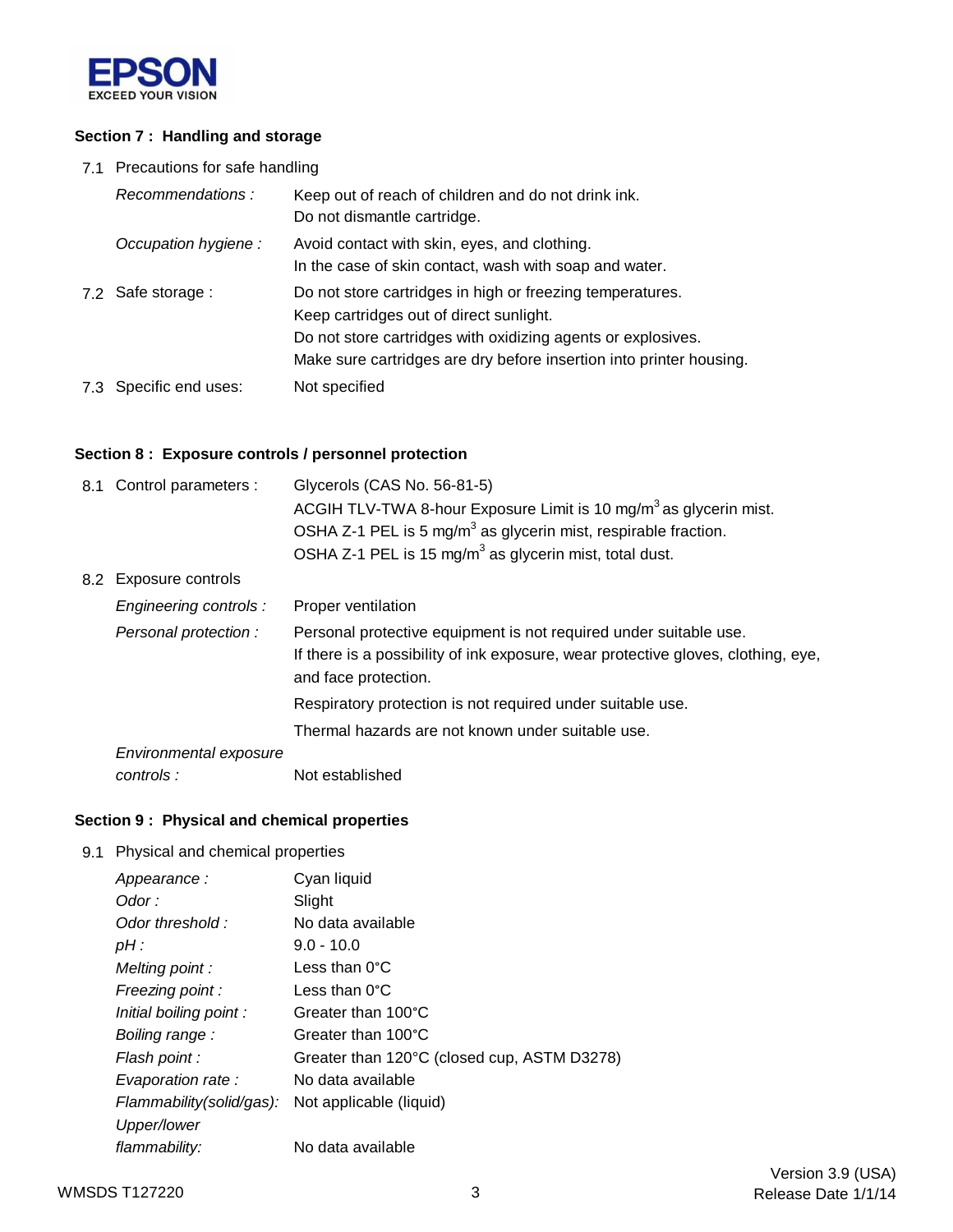

| Upper/lower             |                                     |
|-------------------------|-------------------------------------|
| explosive limits :      | No data available                   |
| Vapor pressure :        | No data available                   |
| Vapor density:          | Greater than 1 (air = 1)            |
| Relative density:       | 1.07 at $20^{\circ}$ C              |
| Solubility(ies):        | Soluble in water                    |
| Partition coefficient : | N-octanol/water, no data available  |
| Auto ignition temp :    | No data available                   |
| Decomposition temp:     | No data available                   |
| Viscosity :             | Less than 5 mPa-s at $20^{\circ}$ C |
| Explosive properties :  | None                                |
| Oxidizing properties :  | None                                |

# **Section 10 : Stability and reactivity**

| 10.1 Reactivity:                              | Stable under normal temperature and pressure           |
|-----------------------------------------------|--------------------------------------------------------|
| 10.2 Chemical stability:                      | Stable under normal temperature and pressure           |
| 10.3 Hazard reactions :                       | None                                                   |
| 10.4 Conditions to avoid :                    | High and freezing temperatures                         |
|                                               | 10.5 Incompatible materials : Oxidizers and explosives |
| 10.6 Hazard decomposition : No data available |                                                        |
|                                               |                                                        |

# **Section 11 : Toxicological information**

11.1 Toxicological effects

| Acute toxicity Oral LD $_{50}$ :   | $>5000$ mg/kg (rats)  |
|------------------------------------|-----------------------|
| Acute toxicity Dermal LD $_{50}$ : | $>$ 2000 mg/kg (rats) |
| Irritation Eye :                   | No data available     |
| Irritation Skin:                   | No data available     |
| Corrosivity:                       | No data available     |
| Sensitization:                     | No data available     |
| Carcinogenicity:                   | No data available     |
| Mutagenicity:                      | No data available     |
| Reproduction toxicity:             | No data available     |
|                                    |                       |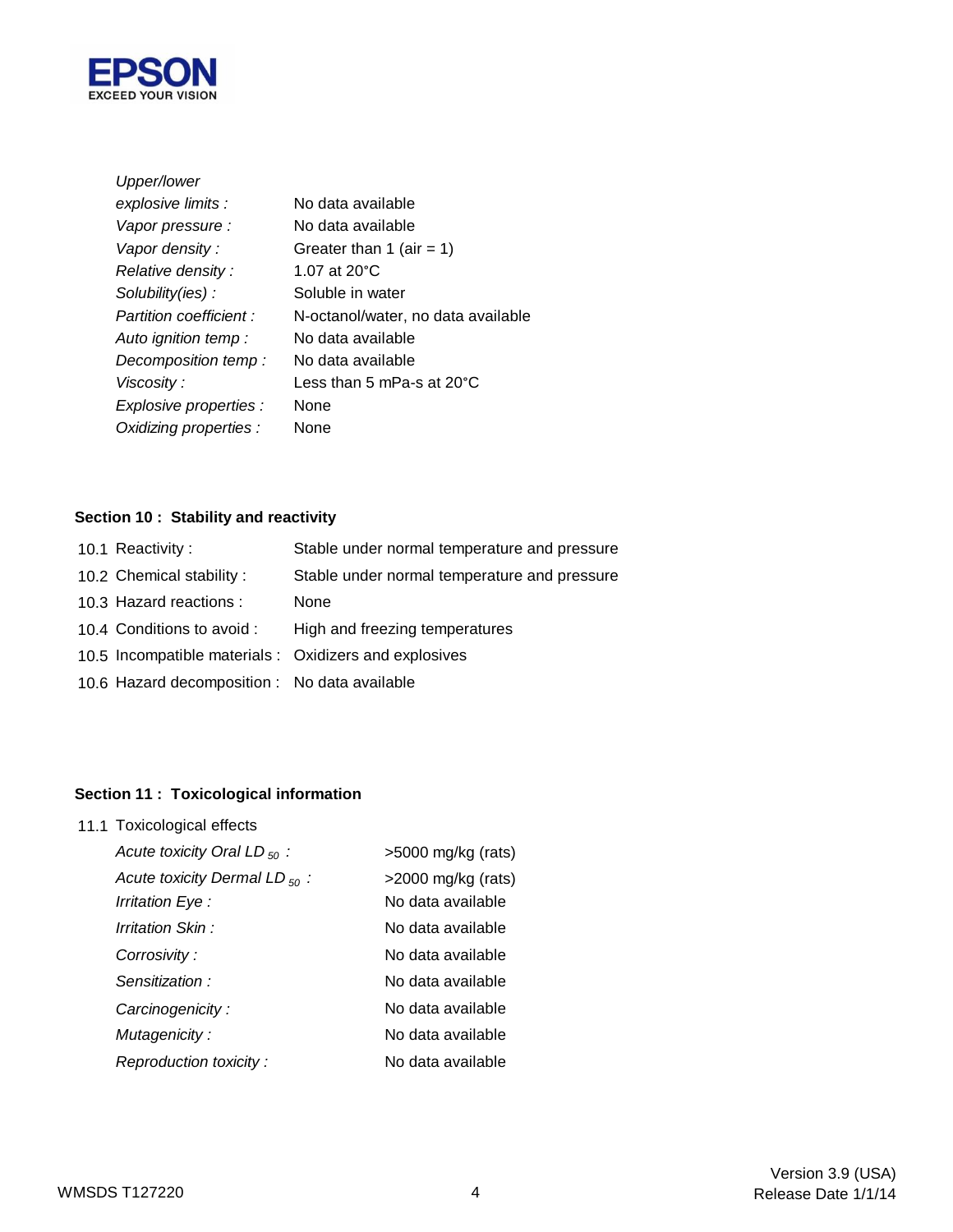

### **Section 12 : Ecological information**

| 12.1 Toxicity:                      | No data available |
|-------------------------------------|-------------------|
| 12.2 Persistence and degradability: | No data available |
| 12.3 Bio accumulative potential :   | No data available |
| 12.4 Mobility in soil:              | No data available |
| 12.5 PBT and vPvB assessment :      | No data available |
| 12.6 Other adverse effects :        | No data available |

#### **Section 13 : Disposal considerations**

| 13.1 Waste treatment | Disposal should be in accordance with federal, state, and local |
|----------------------|-----------------------------------------------------------------|
| methods:             | requirements.                                                   |

### **Section 14 : Transportation information**

| 14.1 UN number:                             | Not applicable                                             |                |
|---------------------------------------------|------------------------------------------------------------|----------------|
| 14.2 Proper shipping name: Not applicable   |                                                            |                |
| 14.3 Transport hazard class: Not applicable |                                                            |                |
| 14.4 Packing group :                        | Not applicable                                             |                |
| 14.5 Environmental hazards : Not applicable |                                                            |                |
| 14.6 Special precautions : Not applicable   |                                                            |                |
|                                             | 14.7 Bulk transport Annex II of MARPOL 73/78 and IBC Code: | Not applicable |

### **Section 15 : Regulation information** (safety, health, and environmental)

| 15.1 U.S. Information            |                                                                 |  |  |
|----------------------------------|-----------------------------------------------------------------|--|--|
| OSHA Inhalation Hazard:          | Not Regulated (29 CFR 1910.1000(d)(1)(i))                       |  |  |
| TSCA Sec. 4(a) FinalTest Rules : | Not Regulated                                                   |  |  |
| TSCA Sec. 5 SNUR :               | Not Regulated                                                   |  |  |
| TSCA Sec.8(a) PAIR :             | Not Regulated                                                   |  |  |
| TSCA Sec. 12(b) 1-time Export :  | Not Regulated                                                   |  |  |
| Clean Air Act Sec. 112 HAP :     | TEGBE (CAS# 143-22-6)                                           |  |  |
| EPCRA Sec. 313 (SARATitle III) : | Not Regulated                                                   |  |  |
| <b>NFPA Hazard Rating:</b>       | Health(1), Flammability(1), Instability/Reactivity(0), Other(0) |  |  |
| HMIS Hazard Rating:              | Health(1), Flammability(1), Instability/Reactivity(0), PPE (D)  |  |  |
| California Proposition 65 :      | Not Regulated                                                   |  |  |
| 15.2 Canada Information:         |                                                                 |  |  |
| WHMIS Controlled Product:        | Not applicable (manufactured article)                           |  |  |
| 15.3 Chemical safety             |                                                                 |  |  |
| assessment:                      | Chemical safety assessment on ink has not been conducted        |  |  |